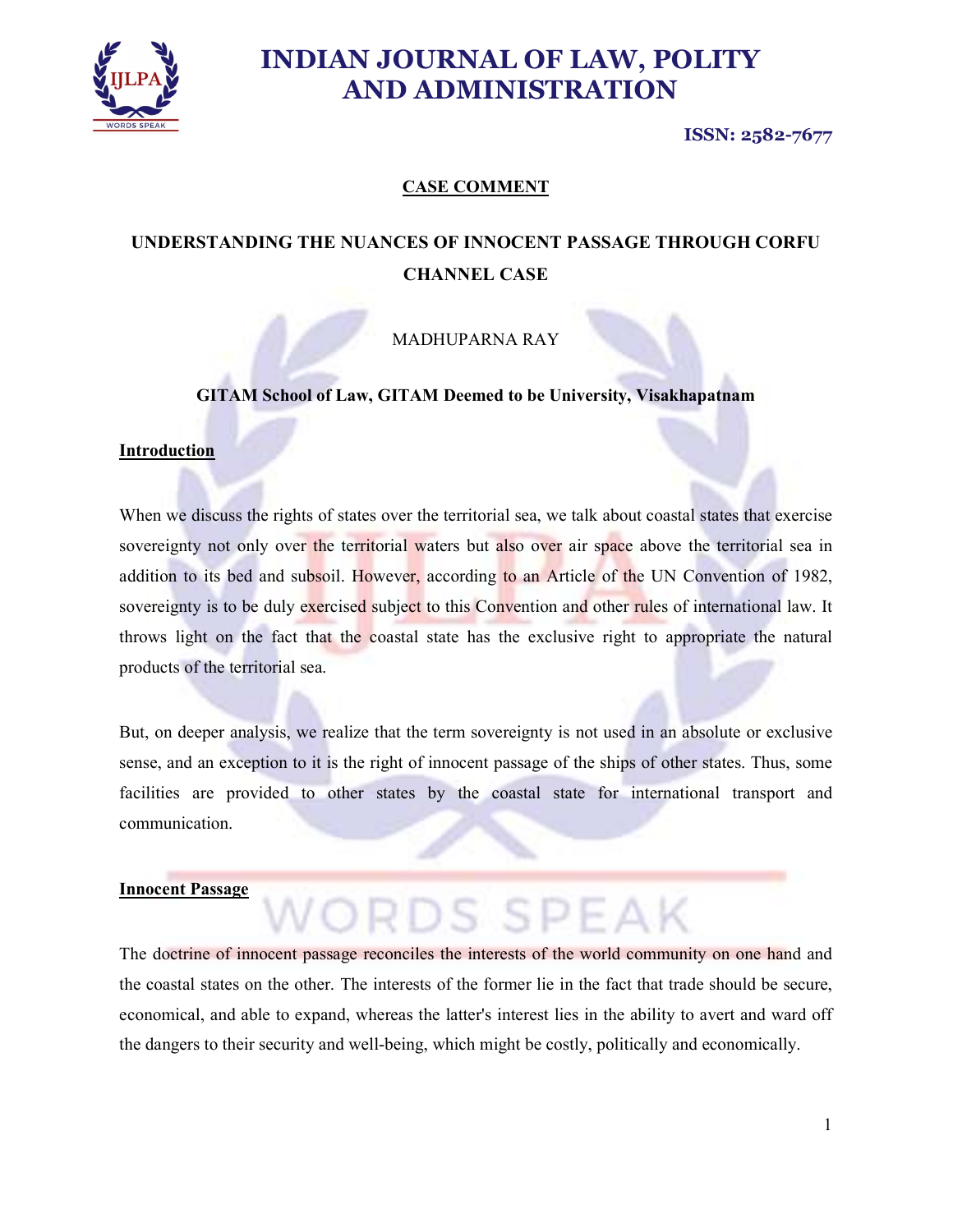

#### ISSN: 2582-7677

According to Article 17 of the 1982 Convention, it is stated that ships of all states, whether coastal or land-locked enjoy a right of innocent passage through the territorial sea. The term passage may be defined as passing through the territorial sea from high seas to high seas and proceeding to and from a port. Entry upon the territorial sea for any other purposes is not passage, although it may not be unlawful. Further, a ship must have the intention of traversing the territorial sea, and if it enters for any other purposes, even though its action amount only to passing in a sense defined, it is not an innocent passage.

In Article 18, the passage is defined as navigation through the territorial sea, which is ongoing and prompt. But, the term passage includes stopping and anchoring but only as long as the same is related to ordinary navigation or are rendered necessary by force majeure or distress or to render help to persons, ships, or aircraft in danger or distress.

In article 19, the term innocent is defined by mentioning that the passage remains innocent as long as it does not prove to be prejudicial to the peace, good order, and security of coastal states and takes place in conformity with these articles and other international law rules. The said article illustrates that the acts of spying, fishing, causing marine pollution, launching or taking on board any aircraft, any other activity not having a direct bearing on passage shall be considered prejudicial to the peace, good order, and security of the coastal state.

Further, the passage of foreign shipping vessels shall not be construed innocent if they do not abide by such laws and regulations as the respective coastal state may create and publish with the intention to prevent these vessels from fishing in the territorial sea.

Article 20 states that in the territorial sea, submarines and other underwater vehicles are needed to duly navigate on the water's surface and show their flag. As per Article 23, foreign nuclear-powered ships and ships carrying nuclear or other inherently dangerous nuclear substances shall, while exercising the right of innocent passage through the territorial sea, have the required documents and files and observe special precautionary measures established by international agreements.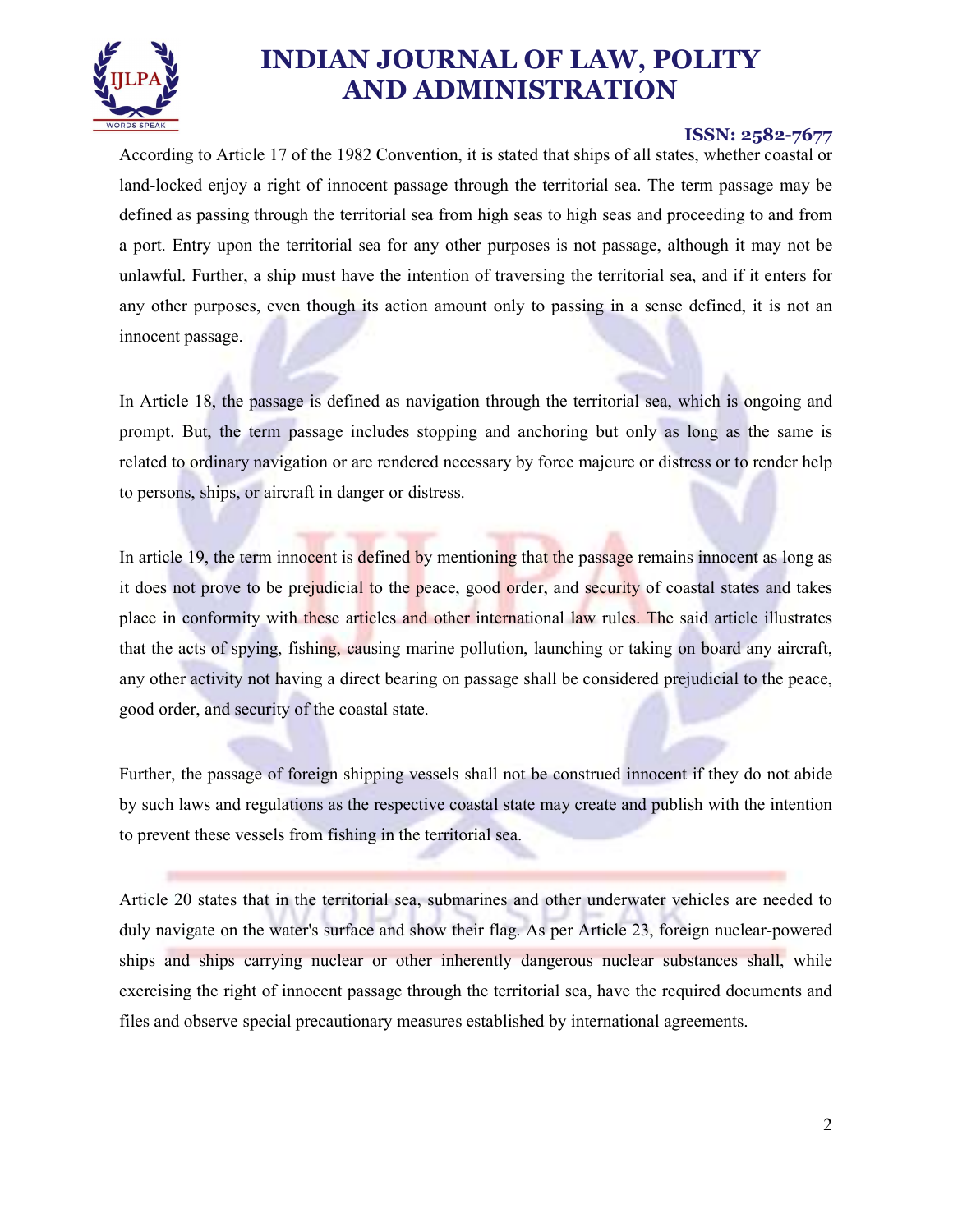

#### ISSN: 2582-7677

There is a grey area on the position of warships in this regard. This is because neither in the United Nations Convention on the Law of Sea, 1982 nor in the broad ambit of customary international law throw any light on the issue of innocent passage of warships. Some states insist on the previous authorization of the coastal state for their transit, and other states insist on the prior notification to the coastal state for their transit. Therefore, it is observed that coastal states consider the passage of warships as an infringement of their sovereignty or a disturbance or threat to their national security. The states which have claimed an unrestricted right of passage have contended that this right has in practice been exercised for an extended period and been recognized by nations from time immemorial.

#### Facts of the case

On the 15th of May, 1946, warships belonging to Britain without permission or approval from the Albanian Government pass through the Channel. Owing to this fact, they were shot by the latter. Yet again, on October 22, 1946, a troop of British warships, which consisted of two destroyers and two cruisers, four in all, departed from the port of Corfu and made a north-bound journey passing through the Channel. Unfortunately, two destroyers struck the mines in the North Corfu Strait and were extremely harmed. This tragedy caused several fatalities as well.

Post the second tragedy of the explosions, the Government of the UK wrote a letter to the Albanian Government putting forth the former's decision to sweep the Corfu Channel within a short while. A reply from the latter was duly received on the 31st of October, 1946, which made it clear that the Government of Albania would not give its approval for the same lest the operation took place out of the limits of its territorial waters. In the meantime, at the behest of the UK Government, The International Central Minie Clearance Board made a decision by a resolution dated 1st of November, 1946, stating that a further sweep of the Channel should take place subject to the consent of the Albania Government.

To give effect to this resolution, the Government of the UK formally intimated the Government of Albania that the said sweep would take place on the 12th of November, 1946. This was yet again objected to by the Government of Albania that strongly protested against His Majesty's unilateral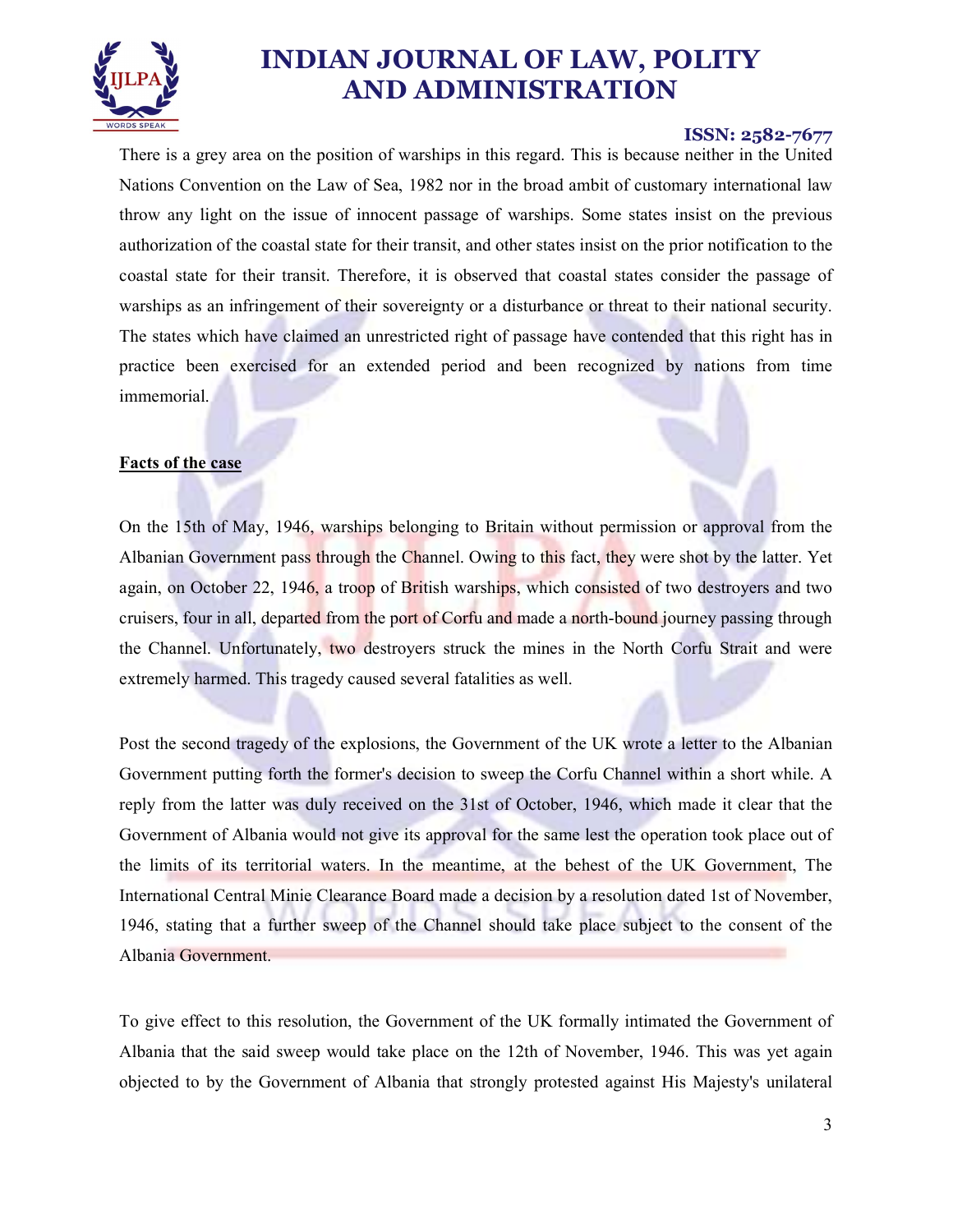

#### ISSN: 2582-7677

Governmental decision. Albania put forth that it did not contemplate it problematic that the fleet of Britain should undertake the sweeping of the said Corfu Channel but supplemented that before the said sweeping was carried out, it considered it very important to come to a firm decision as to what area of the sea would be considered to be a part of this Channel and wished for the institution of a Mixed Commission for the same. It was concluded by the Albanian Government that any instance of sweeping without the due consent from it inside the limits of the territorial waters of Albania where warships of foreign nations have no valid purpose to sail would be construed as an intentional infringement of the Sovereignty of Albania.

Post these communications, 'Operation Retail' occurred on the 12th and 13th of November, 1946. One of the facts gained particular prominence. This was the fact which stated that the North Corfu Channel constituted a frontier in between the States of Greece and Albania and that a portion of it is entirely within the limits of the territorial waters of the said states and also that the given strait is of particular importance to the state of Greece due to the reason of traffic flow to and from Corfu port.

#### Issues Involved

The Government of the United Kingdom claimed that the mines which caused the said explosions were laid between 15th of May to 22nd of October 1946 by or with the knowledge of the Government of Albania. Thus, it was clear that Albania was solely accountable for the unfortunate casualties and would require to compensate the UK Government. Another question of importance was raised related to the presence of special agreement with regard to the actions of the Royal Naval Force in the waters of Albania on the 12th and 13th of November, 1946 when the UK Government conducted a minesweeping operation known as the 'Operation Retail' without the consent of the Albanian Government.<br>
WORDS SPEAK

According to the UK, the said passage on the 22nd of October, 1946, was a clear case of innocent passage. As per the principles of International Law, it very well had a right to innocent passage through the North Corfu Channel route. It was recognized worldwide as an international highway, and consent of a particular state could not have been mandatory. The Government of Albania refuted this by stating that the Channel did not fall into the category of international highway through which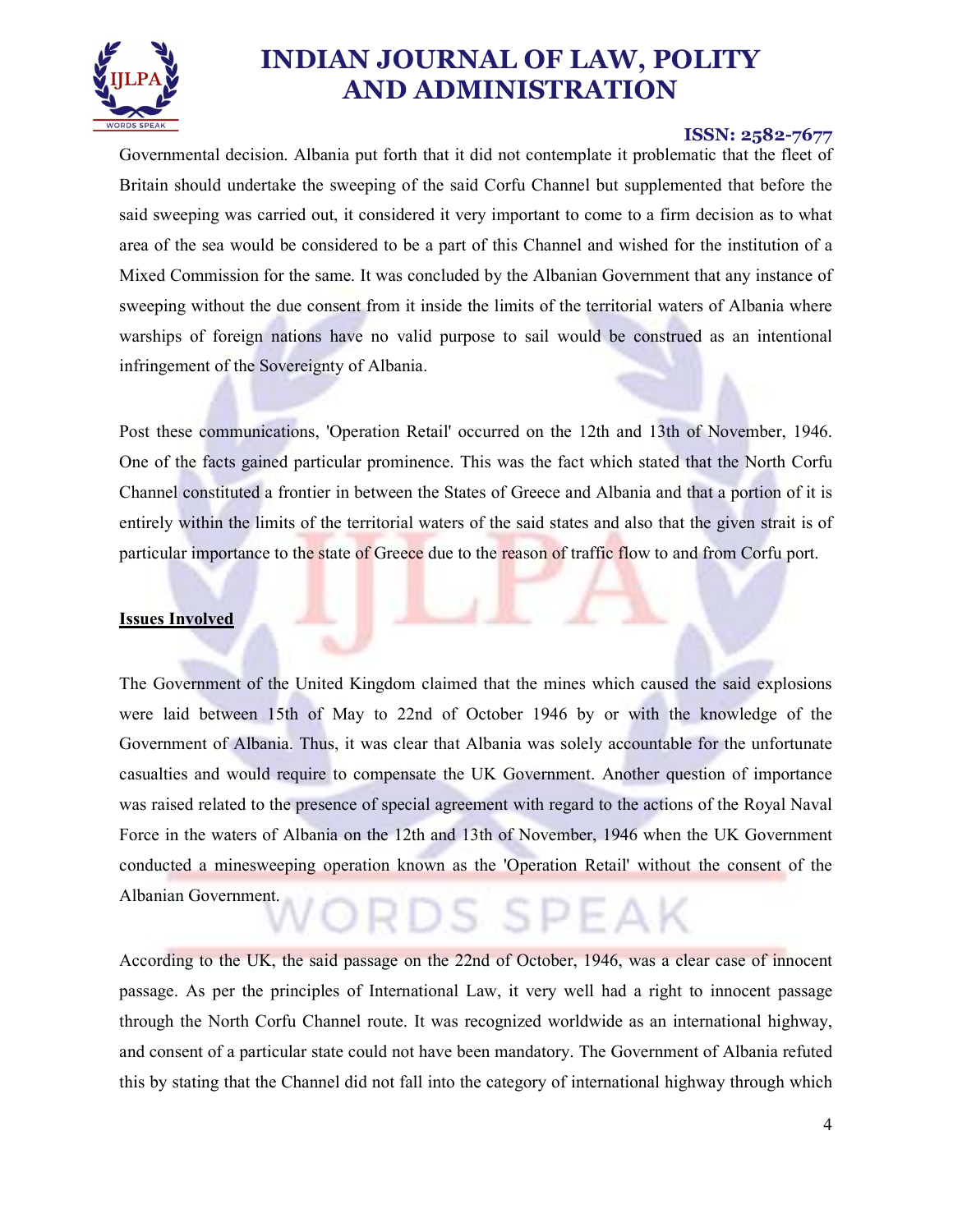

#### ISSN: 2582-7677

everyone has a right to pass based on the argument that it was a route of secondary importance and not the only necessary path available. This route was primarily used by the traffic of local nature to and from the ports of Corfu. Thus, that concluded that their consent regarding passage was important.

Hence the primary issues surrounding the case were:

- 1. Whether North Corfu Channel can be considered an international highway?
- 2. Whether Albania can be held responsible for the explosions which resulted in terrible damage and casualties. Whether they had a duty under the ambit of International Law to pay damages for the same?

#### **Held by the Court**

Upon delving into the matter, the Court found that the Channel was indeed used for the purposes of international navigation. Hence, in the Hon'ble Court's opinion, North Corfu Channel was to be considered as an international highway through which innocent passage can be successfully carried out without requiring any special permission from any particular state. Moreover, it was held that such a passage could not be stopped during the period of peace. The UK Government contended that the Government of Albania never alerted them of the danger that was inevitably approaching the British warships.

As per the tenets of state responsibility, the Government of Albania had a duty to send a prior warning to the British ships concerning the dangers involved ahead. No initiative was taken by the Government of Albania to stop the preventable disaster. But the obligation of Albania with regard to imparting such notification depended on their having knowledge of the same before the 22nd of October, 1946.

The Court finally concluded that the Government of Albania was accountable for the said explosions under the ambit of international law and also for the damage and fatality that ensued. Finally, it was held that the Government of Albania had a duty to pay damages to the Government of the United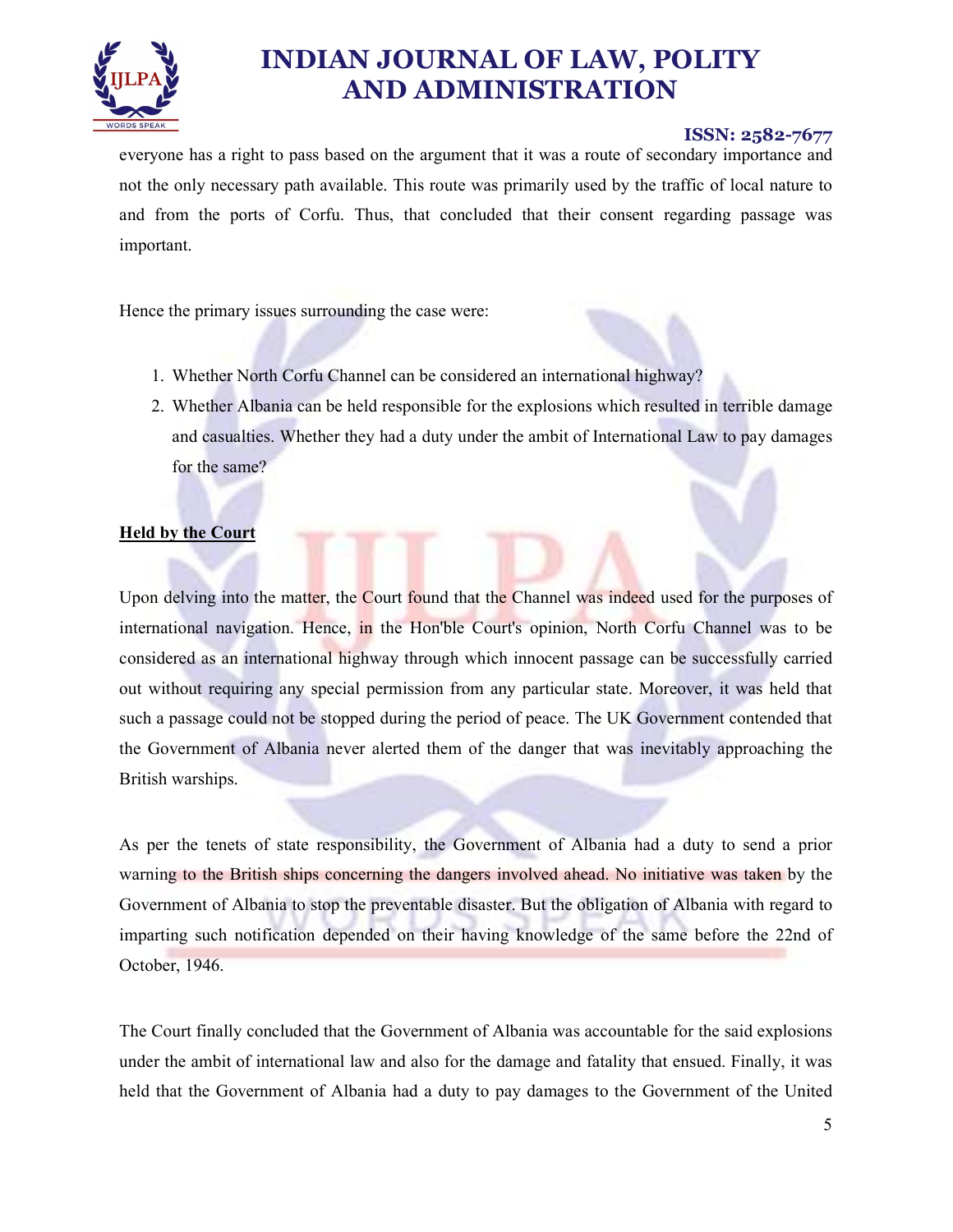

#### ISSN: 2582-7677

Kingdom. Further it was held that the Government of the United Kingdom did not violate the Sovereignty of the Government of Albania by their actions on the Albanian waters on 22nd of October, 1946.

However, in this case, several judges in their dissenting opinions made observations on the issue of innocent passage of warships. Justice Alvarez felt that since war had been outlawed in the United Nations Charter, the mission of warships can only be to secure legitimate defense of countries to which they belong. Justice Krylov argued that there was no right of innocent passage through the territorial sea. Justice Azevedo said that the position of warships in respect of passage was different from that of merchant ships.

International Law Commission had proposed that a state might make innocent passage of warships subject to prior authorization or notification, but the state should generally grant innocent passage. In 1989, the US and USSR made a crucial joint statement that 'All ships including warships enjoy the privilege of innocent passage through the territorial sea in accordance with the principles of international law, for which no prior intimation or approval is required. However, as it is a joint statement made by two states, it hence does not have a binding value on the other states.

#### Conclusion

Hence, the Hon'ble International Court of Justice ruled that during peacetime, the warships of the other states may pass through the territorial waters of a state. It was decided that Albania was guilty of causing such significant loss to Britain by firing at them or by laying mines in their path. Hence, it was a clear violation of International Law since it was a well-established principle of customary international law that foreign vessels have a right of 'innocent passage' through the territorial waters. The Coastal state's right to take the 'necessary steps' in the territorial sea to prevent passage which is not innocent is laid down under Article 25 of the UNCLOS, 1982. However, what necessary steps coastal states may take are not provided in the Convention except that the coastal state may suspend for an interim period in specific portions of the limits of its territorial sea the innocent passage of international vessels if such suspension is essential for the protection of its security, including weapon exercises. Such suspension comes into force only after having been duly punished.